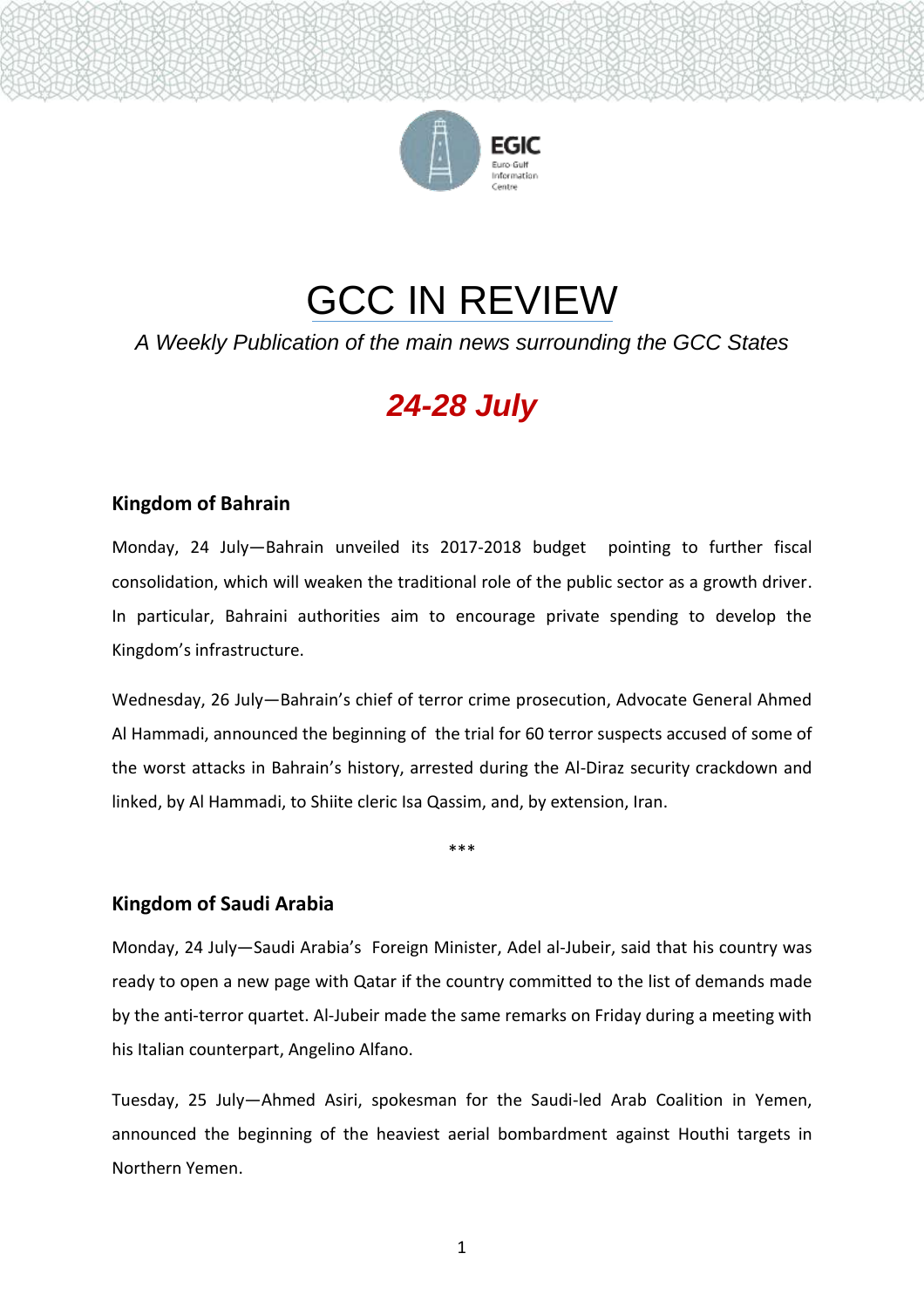Tuesday, 25 July—Saudi Arabia approved the national programme on nuclear energy to reduce the Kingdom's energy dependence on oil. This strategy is consistent with Saudi Arabia's Vision 2030 reform plan which promotes Saudi Arabia's economic diversification.

Thursday, 27 July—Saudi Arabia's King Salman contacted, by telephone, US President Donald Trump and urged for the opening of al-Aqsa Mosque to Muslims following restrictions implemented by Israeli authorities. According to Emirati media, the Saudi King asked Trump to pressure Israel to find an accommodating solution for all parties.

Thursday, 27 July—The Saudi-led coalition fighting in Yemen announced it intercepted a ballistic missile launched by Houthi militias at Makkah. The missile was intercepted 69 kilometers south of the holy site. Saudi authorities described the launch as "a desperate attempt by Yemeni rebels to disrupt Haj."

\*\*\*

#### **State of Kuwait**

Monday, 24 July—The Emir of Kuwait, Shaikh Sabah Al Ahmed Al Jaber Al Sabah, held talks with visiting Turkish President, Recep Tayyip Erdogan, on the latest developments in the region. In particular, the two leaders discussed possible ways to increase Turkish contribution in easing tensions between Qatar and the anti-terror quartet.

\*\*\*

#### **State of Qatar**

Tuesday, 25 July—Qatar was presented with an additional list of organisations and individuals, deemed as terrorists by the four boycotting countries. Saudi Arabia, Bahrain, Egypt and the UAE urged Qatar to stop supporting and financing the newly listed entities.

Thursday, 27 July—The Doha based network, Al Jazeera, has denounced a threat by the Israeli Prime Minister to close the network's Jerusalem office, saying it will continue to cover events in the Palestinian territories professionally and objectively. The Israeli leader posted harsh comments about the Al jazeera's coverage to his Facebook page, saying Al Jazeera journalists "contributed to incite violence during the Al-Aqsa protests."

2